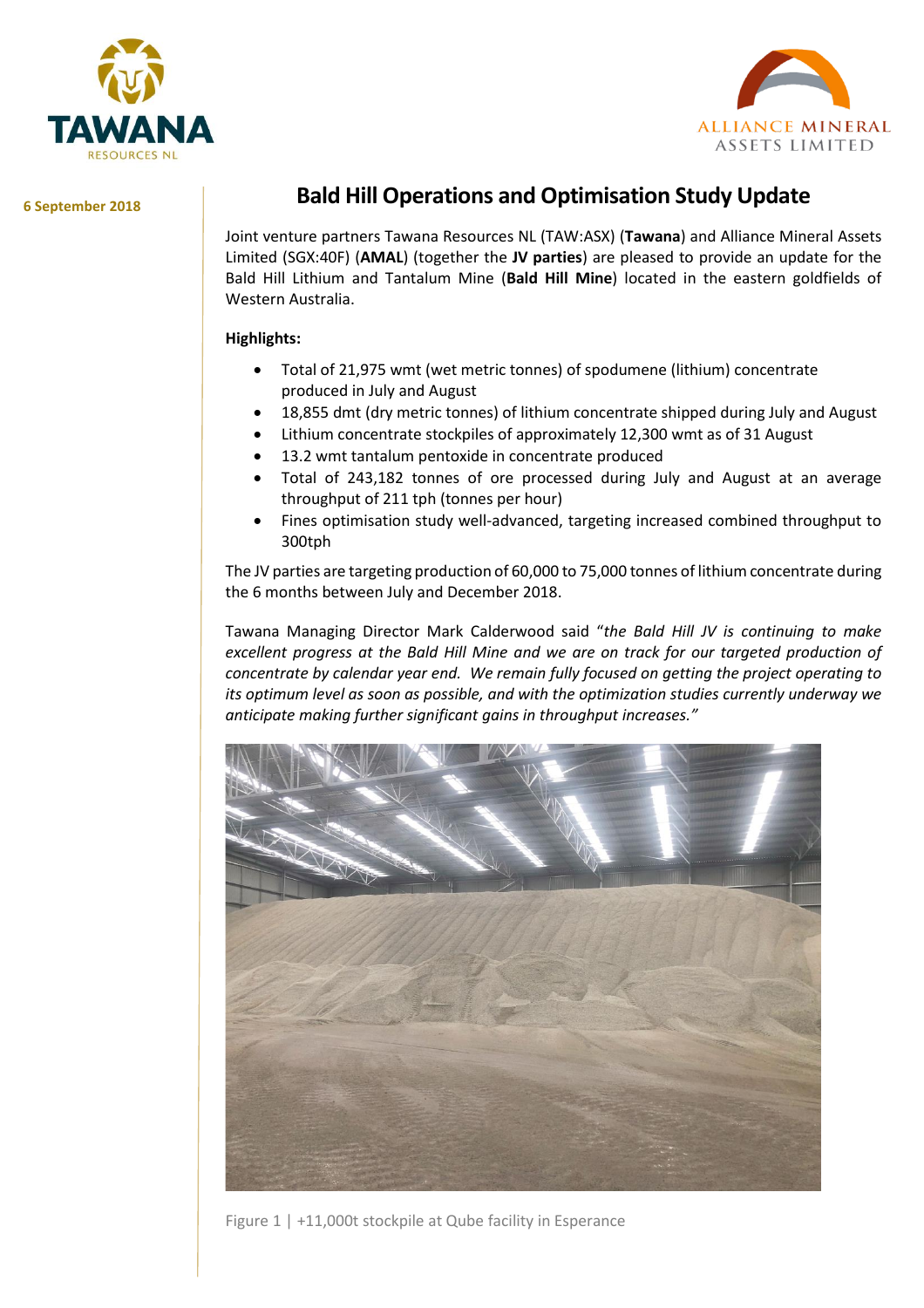



## **Mining**

Mining for the months of July and August is estimated at  $1.53$ Mm<sup>3</sup> (million cubic metres) including 250,000 tonnes of lithium ore and 90,000 tonnes of tantalum ore at a strip ratio of approximately 10.9:1. Final numbers will available upon completion of the August monthly survey.

Waste mining is currently below budget; however, ore movements are above budget.

#### **Processing**

July and August processing reached 243,182 tonnes at 0.83% Li<sub>2</sub>O head grade and 280 ppm Ta<sub>2</sub>O<sub>5</sub> at an average throughput rate of 211tph with a plant net utilisation rate of 77%. Total lithium concentrate production was 21,975 wmt and a total of 18,855 dmt was shipped during the 2-month period. Estimated lithium recovery for July and August was 63% due to higher than expected quantity of fines.

A total of 13.2 wmt of tantalum pentoxide extracted from lithium fines was recovered to concentrates.

## **Lithium and Tantalum Product Quality**

The Bald Hill Mine is establishing a reputation for high quality lithium concentrates with low levels of deleterious elements and minerals such as Fe, Na, K, F and mica. The grade of lithia in concentrates is generally managed in a range of between 5.5% and 6.5% Li<sub>2</sub>O, with production to date averaging 6.0%.

Bald Hill Mine produces a premium +30% tantalum pentoxide concentrate that has notably low levels of U, Th, As and Sb.

## **Operating Costs**

Mining cash costs<sup>1</sup> for July 2018 were AUD\$10/m<sup>3</sup> or AUD\$3.80/t for all material types including grade control costs. Mining cash costs equated to AUD\$57/t of ore processed while crushing and processing cash costs<sup>1</sup> came in at AUD\$27/t of ore processed.

Total mining and processing cash costs**<sup>1</sup>** per tonne of spodumene concentrate produced in July were approximately US\$575/t or AUD\$785/t.

Site administration, haulage and other cash costs**<sup>1</sup>** were approximately AUD\$1.1M or AUD\$8.8/t of ore processed, which equates to the approximate value of the tantalum pentoxide produced during the month of July 2018.

#### **Optimisation Studies**

A metallurgical and engineering review to add a fines circuit and significantly increase throughput from the existing Dense Media Separation (**DMS**) plant, is nearing completion. At this time, the preferred option is to modify the existing DMS circuit from a 2-stream circuit processing a 1-10mm feed range to a 3-stream circuit processing a 0.5mm to 12mm feed range through the addition of cyclones, screens and pumps. A 3-stream DMS circuit provides maximum operational flexibility for Bald Hill's feed. It is proposed that +2mm feed would be processed through the existing DMS plant streams and the 'Fines' stream would treat an additional 20% of feed in the 2mm and 0.5mm size range. The plant throughput rate with the addition of the fines stream is expected to increase from the current nominal 200tph to 300tph with increased total DMS recovery rates, providing a significant concentrate production increase. The capital cost estimate for the fines circuit addition is still pending, however, it is expected to be significantly less than a second full DMS plant.

#### **Notes:**

 $<sup>1</sup>$  Cash costs are a non-IFRS measure of the direct costs incurred and are included to assist investors to better understand</sup> performance of the business.